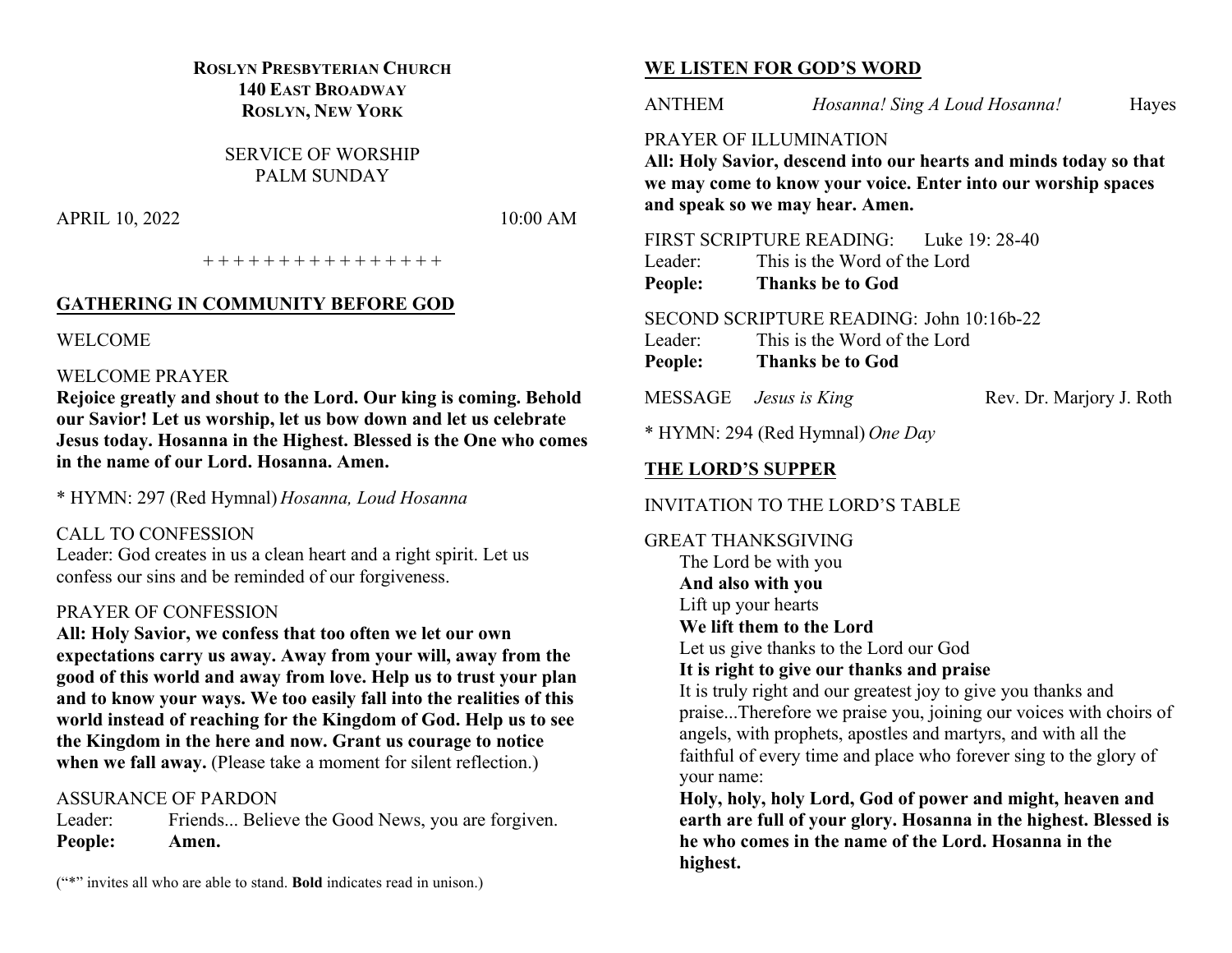You are holy .... With thanksgiving, we offer our very selves to you to be a living and holy sacrifice, dedicated to your service. Great is the mystery of faith:

**Christ has died, Christ is Risen, Christ will come again.** DISTRIBUTION OF THE ELEMENTS

Because there is one loaf, we, many as we are, are one body; for it is one loaf of which we all partake. The bread of Life for God's people.

## **Praise be to God!**

We are reminded that this cup is the cup of the new covenant; this new relationship God has invited us to partake in. The cup of the new covenant for God's people.

**Praise be to God!**

## PRAYER AFTER COMMUNION

**All: God of the covenant, as the forty days of deluge swept away the world's corruption and watered new beginnings of righteousness and life, so in the saving flood of Baptism we are washed clean and born again. Throughout these forty days, unseal within us the wellspring of your grace, cleanse out hearts of all that is not holy, and cause your gift of new life to flourish once again. May this meal sustain us through our journey, reminding us of the hope found on the cross. Amen.**

\* HYMN: 389 (Red Hymnal) *Spirit of the Living God* (to be sung twice)

# **WE RESPOND IN WORD AND DEED**

#### ANNOUNCEMENTS

SHARING OF JOYS AND CONCERNS FOR PRAYER

# PRAYERS OF THE PEOPLE AND OUR LORD'S PRAYER

\* DOXOLOGY *Praise God, from whom all blessings flow; Praise him, all creatures here below; Praise him above, ye heavenly host; Praise Father, Son, and Holy Ghost. Amen.*

# \* PRAYER OF DEDICATION:

**We lay before you our gifts, O Lord. With joyful hearts, we rejoice in what we can give to you. Please work within these gifts to accomplish your glory in our community. Amen.**

\* HYMN: 300 (Red Hymnal) *All Glory, Laud and Honor*

CHARGE AND BLESSING

DISMISSAL *Go Now In Peace*

POSTLUDE

## **THE WORSHIP IS OVER, LET THE SERVICE BEGIN**

Rev. Dr. Marjory J. Roth Pastor Dr. Natalie Naylor Clerk of Session Robert Gilmore Treasurer

Dr. Gary de Sesa Director, Ministry of Music

Kita de Sesa is our Soprano soloist.

Refreshments Host today is Natalie Naylor.

#### **PLEASE PRAY FOR**

Emma Steck Dawn and John de Sesa Eddie Balsamo Rev. Stark Jones The Mastrangelo Family **Emily & Dwight Dyer** Cathy and Jason Nelson Paula Liscio Rhonda Liss The Stallone Family Sam Rizzo Joy Wyler Merrick Randall **Anita Catalanello** Debra Hecht Casey DeSantis Melanie Bailey & Martufi Family Elizabeth Jordan Jeff Lovering Jack Walker Richard and Lynn Cardozo **Edith Van Raalte** Joyce Zanchelli

Families of victims in Ukraine and all the Ukrainian refugees

All who are struggling due to the Coronavirus outbreak And those who are on the front lines helping